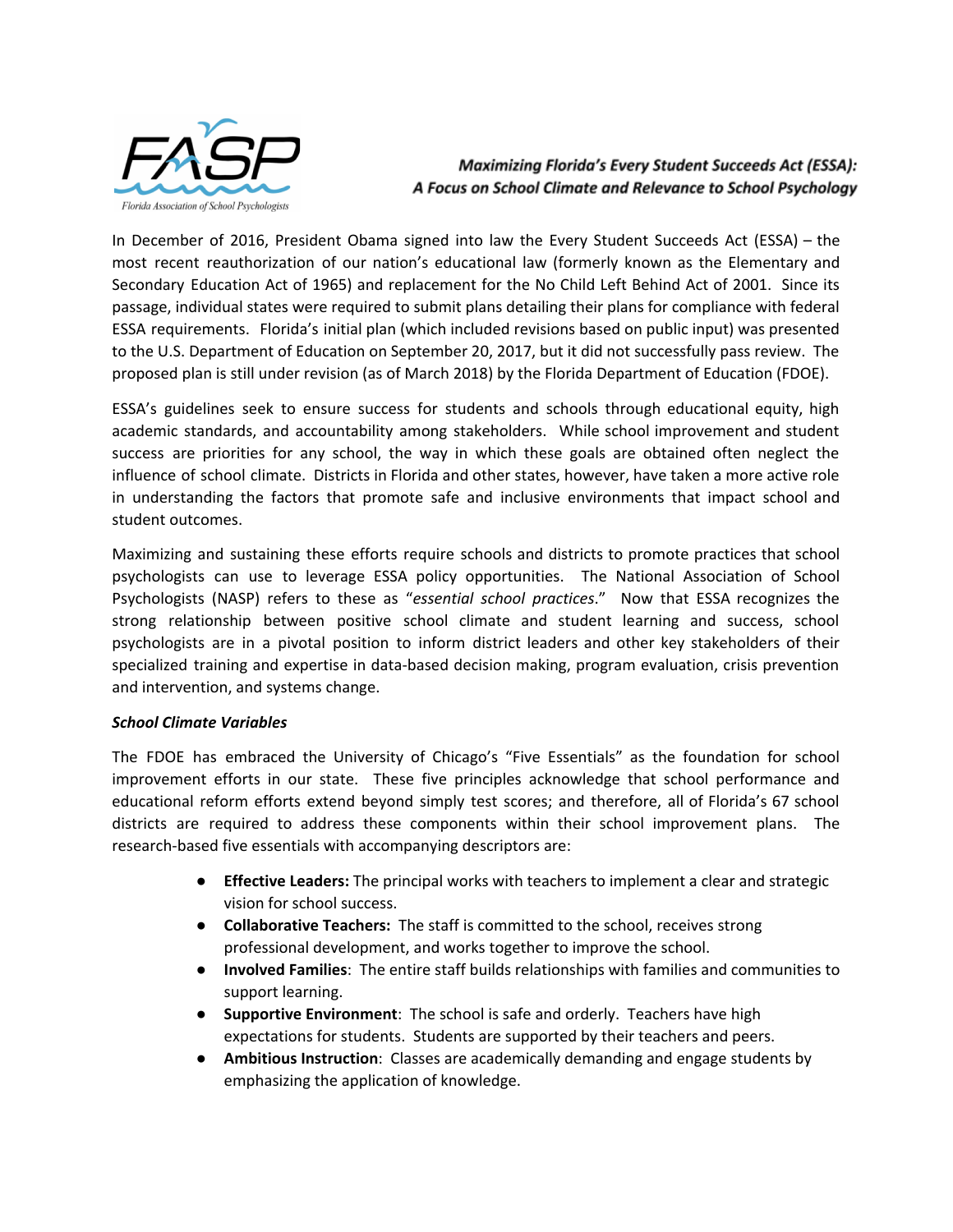Per the University of Chicago, research has shown that schools strong on three or more of these five essentials were 10 times more likely to improve student learning than schools that were weak. It is powerful to note that three of the five essentials (i.e., involved families, supportive environment and ambitious instruction) are *directly* related to school climate. A school's climate is defined by the overall quality and character of its daily life. Although there are various elements to measure school climate, the most widely accepted variables include: 1) overarching goals, values, and norms; 2) physical environment; 3) personal and social-emotional safety measures; 4) interpersonal relationships (e.g., diversity, engagement, and leadership); 5) instructional and learning practices (i.e., content and supports); and 6) individual experiences. Given that students and teachers, on average, spend nearly one-third of their day at school, their overall well-being is subjective to the campus' climate and culture.

## *The Importance of School Climate and Related Outcomes*

Florida's recent initiatives to detect factors that prevent school dropout also align with the need to promote positive school climates. Negative outcomes, such as tardiness, absenteeism, aggressive behavior, and discipline referrals can be reduced when intervened at the middle school level (Caldarella et al., 2011). Researchers also found that student educational outcomes – both academic and behavioral – can be improved as a result of a positive school climate. For example, a meta-analysis conducted by the National School Climate Center (2012) found increased reports of:

- Perceived social, emotional, intellectual, and physical safety
- Positive youth development, mental health, and healthy interpersonal relationships
- High school graduation rates
- Academic achievement
- Social, emotional, and civic learning
- Effective school reform

Positive school climates promote a sense of connectedness and belonging among students and staff. Orpinas and Horne (2009) and Birkett, Espelage, and Koenig (2009) found that instances of school bullying – particularly towards Lesbian, Gay, Transgendered, Bisexual and Questioning (LGTBQ) youth – were prevented, reduced, and deterred as well.

Given the critical shortage of school psychologists and teachers in Florida, it is helpful to know that teacher retention can be mediated by collaborative relationships, high academic expectations, and accessibility to professional development and resources (i.e., school climate; Kraft et al., 2016). When teachers feel they have strong pedagogy skills, are able to focus on content rather than behavior management, and can maximize academic instruction time due to the reduction in problem behaviors, they are able to fulfill their purpose for working in the classroom. Ultimately, those who report greater feelings of job satisfaction would be less likely to leave their chosen profession.

Furthermore, current state legislation mandates that Florida school districts develop and implement Early Warning Systems (EWS). House Bill 7069 (2017) has expanded the EWS requirements to include students in kindergarten through grade 8. The intent of the legislation is laudable as it tracks students and school trends on several school variables related to school climate (i.e., in-school suspensions, out-of-school suspensions, and absences). Research consistently indicates that even minimal numbers of any of these factors not only negatively impact individual students, but has a negative outcome for all students in the school.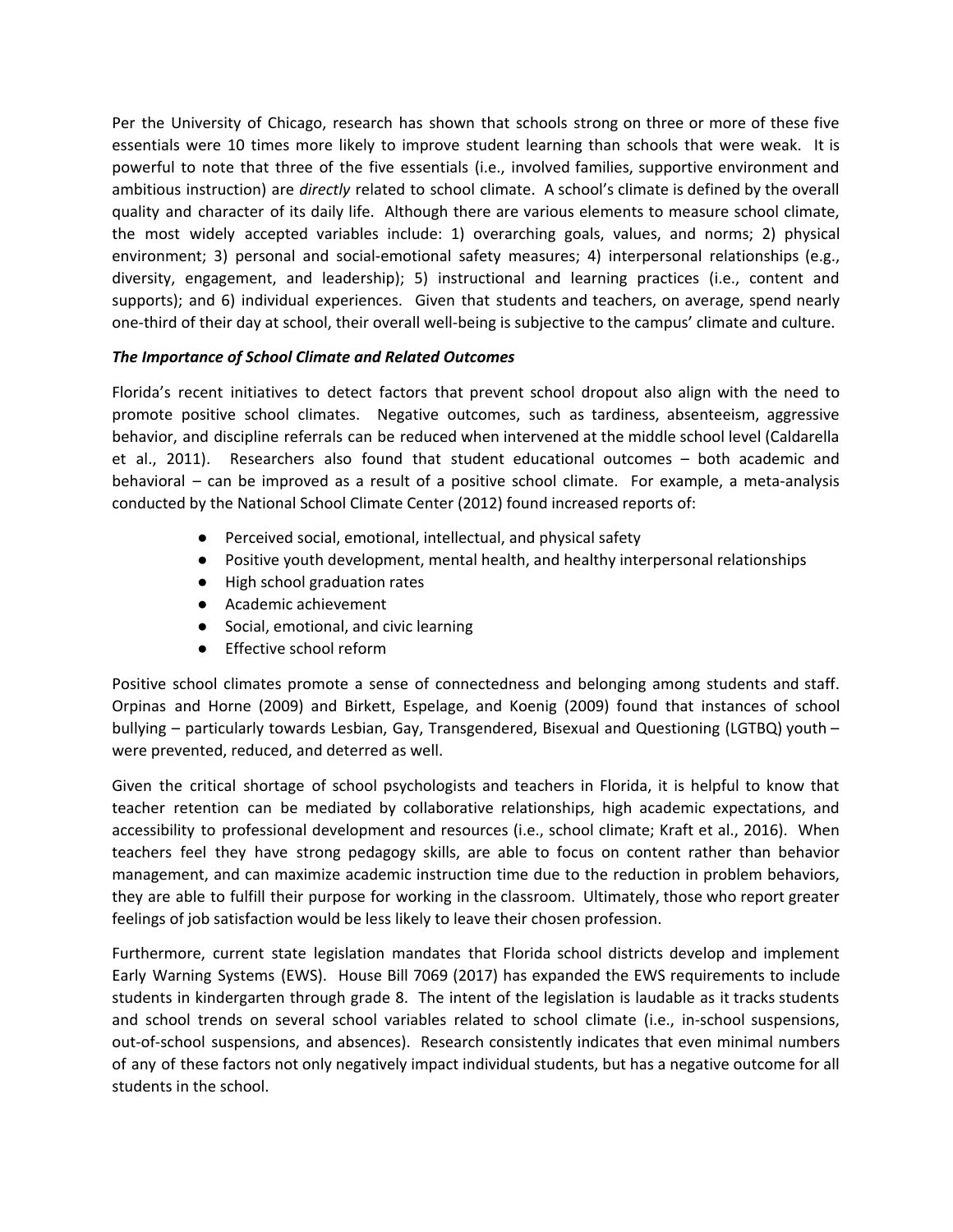Through the structured school improvement plan process and legislated requirements for EWS, Florida has shown its commitment to proactively and strategically address school climate. Additionally, several of the existing infrastructures and FDOE discretionary projects (e.g., FDOE Student Services Project, Problem Solving/RtI, Positive Behavior Interventions and Support, SEDNET, Florida Inclusion Network) focus on supporting schools and districts on practices embedded within school climate dimensions. ESSA provides further opportunities for FDOE, districts and schools to align and commit to resources that will enable stakeholders to strongly and strategically address school climate and ultimately improve outcomes for all students.

Optimal conditions in which children learn are designed through intentional efforts to create physically safe and socially supportive environments. School psychologists play a critical role in fostering positive school climate through their partnership and work with students, teachers, administrators, families, community members, and policymakers. School psychologists not only advocate for schools to implement comprehensive, evidence-based initiatives, they often lead in the facilitation of such efforts.

# *Best Practices for Promoting Safe and Successful Schools*

In order to provide a safe and supportive school environment that promotes student well-being and learning, a collaborative and cohesive partnership among an interdisciplinary team of education professionals, and organizational and community programs is a necessity. Efforts must be devoted to designing, funding, and implementing a comprehensive, multi-tiered system of academic, behavioral, and mental health supports to meet the needs of all students, especially those who are neglected, delinquent, or at-risk. The emphasis must be on developing an integrated model of service delivery that offers various school and community prevention and intervention resources to address the whole child. This model offers promise for appropriately targeted instructional practices in schools that result in well-rounded educational opportunities that yield safe and healthy students. Policy and practice recommendations that have the potential to make the greatest impact in safeguarding children and schools are issued in a joint statement authored and endorsed by various national and state school psychology and education-related professional organizations (Cowan, Vaillancourt, Rossen, & Pollitt, 2013):

Policy Recommendations:

- 1. Allow for blended, flexible use of funding streams in education and mental health services;
- 2. Improve staffing ratios to allow for the delivery of a full range of services and effective school community partnerships;
- 3. Develop evidence-based standards for district-level policies to promote effective school discipline and positive behavior;
- 4. Fund continuous and sustainable crisis and emergency preparedness, response, and recovery planning and training that uses evidence-based models;
- 5. Provide incentives for intra- and interagency collaboration; and
- 6. Support multi-tiered systems of support (MTSS).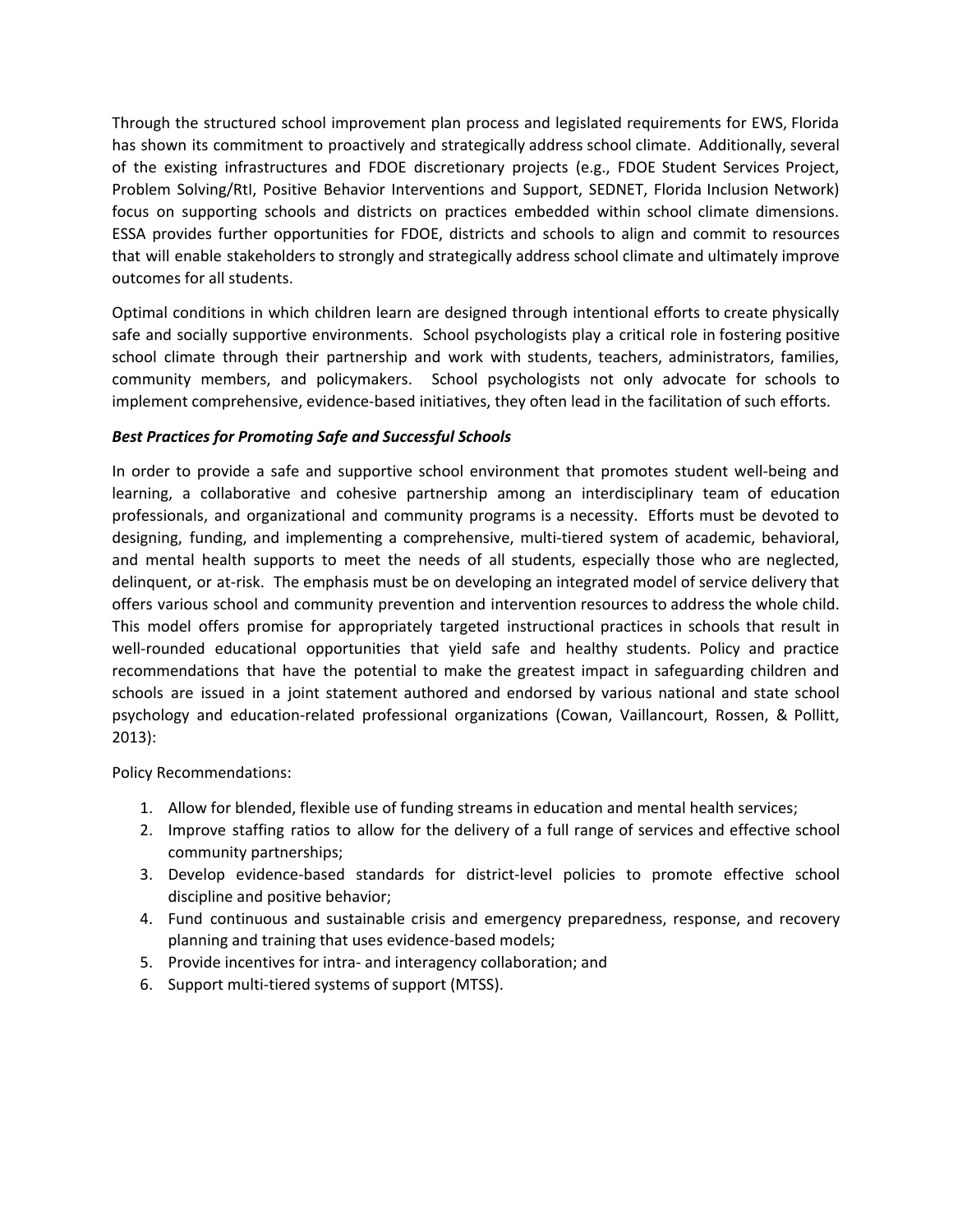Practice Recommendations:

- 1. Fully integrate learning supports (e.g., behavioral, mental health, and social services), instruction, and school management within a comprehensive, cohesive approach that facilitates multidisciplinary collaboration.
- 2. Implement multi-tiered systems of support (MTSS) that encompass prevention, wellness promotion, and interventions that increase with intensity based on student need, and that promote close school–community collaboration.
- 3. Improve access to school-based mental health supports by ensuring adequate staffing levels in terms of school-employed mental health professionals who are trained to infuse prevention and intervention services into the learning process and to help integrate services provided through school–community partnerships into existing school initiatives.
- 4. Integrate ongoing positive climate and safety efforts with crisis prevention, preparedness, response, and recovery to ensure that crisis training and plans: (a) are relevant to the school context, (b) reinforce learning, (c) make maximum use of existing staff resources, (d) facilitate effective threat assessment, and (e) are consistently reviewed and practiced.
- 5. Balance physical and psychological safety to avoid overly restrictive measures (e.g., armed guards and metal detectors) that can undermine the learning environment and instead combine reasonable physical security measures (e.g., locked doors and monitored public spaces) with efforts to enhance school climate, build trusting relationships, and encourage students and adults to report potential threats. If a school determines the need for armed security, properly trained school resource officers (SROs) are the only school personnel of any type who should be armed.
- 6. Employ effective, positive school discipline that: (a) functions in concert with efforts to address school safety and climate; (b) is not simply punitive (e.g., zero tolerance); (c) is clear, consistent, and equitable; and (d) reinforces positive behaviors. Using security personnel or SROs primarily as a substitute for effective discipline policies does not contribute to school safety and can perpetuate the school-to-prison pipeline.
- 7. Consider the context of each school and district and provide services that are most needed, appropriate, and culturally sensitive to a school's unique student populations and learning communities.
- 8. Acknowledge that sustainable and effective change takes time, and that individual schools will vary in their readiness to implement improvements and should be afforded the time and resources to sustain change over time.

### *Resources for Improving School Climate*

To equip students with the tools necessary for college and/or career readiness, school psychologists are in a pivotal position to facilitate a systems-approach through the integration of internal- and external school resources to support academic and social/emotional wellbeing. The power of systems-level change lies is in a shared vision that all students can succeed. If each person does their part in support of this shared vision in a collaborative manner, every student will succeed!

Culturally Responsive Positive Behavior [Intervention](https://www.pbis.org/) Support - is a proactive school-wide approach to establishing the behavioral supports and social culture needed for all students in a school to achieve social, emotional and academic success.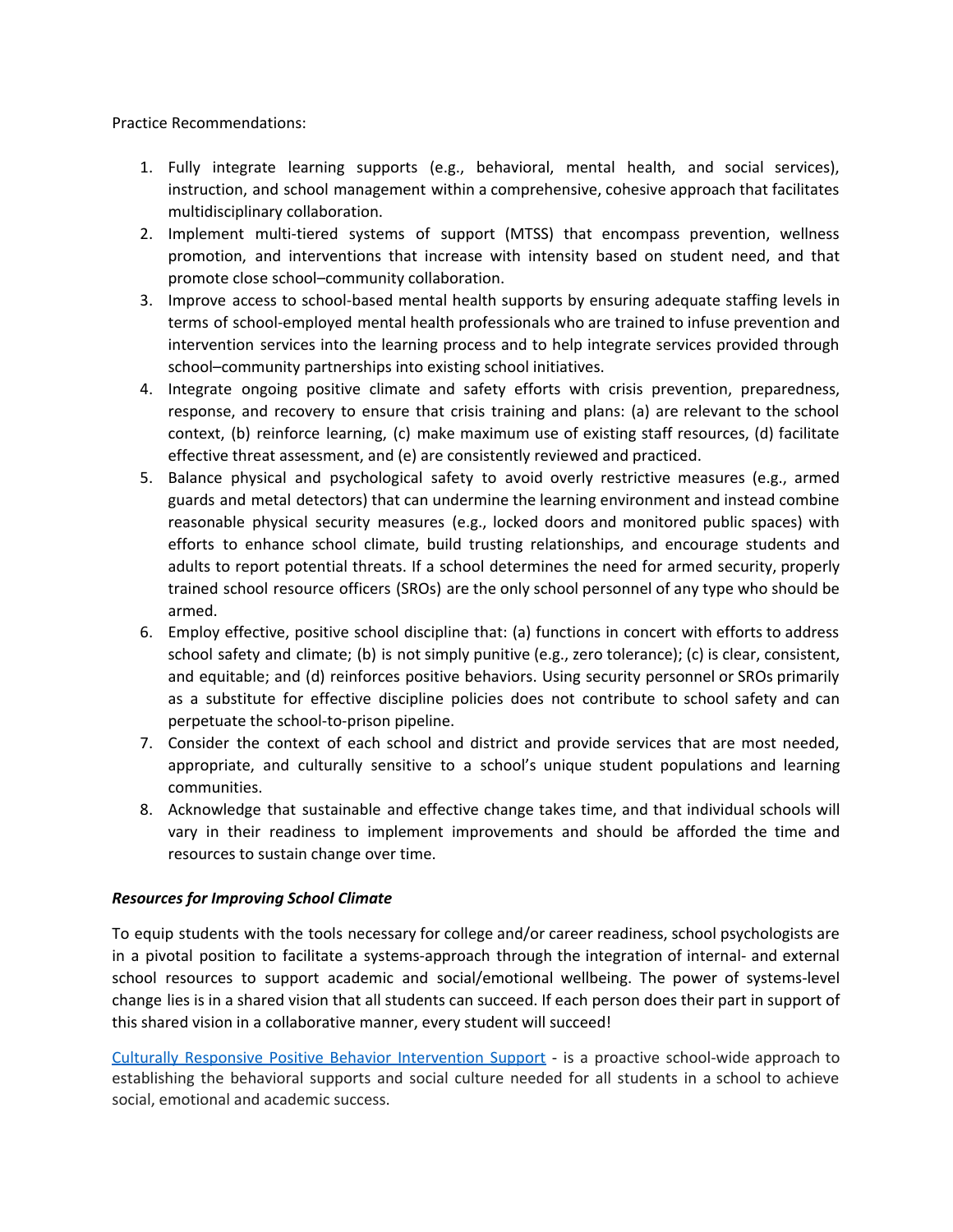[Inclusive](http://inclusiveschools.org/ways-to-improve-school-climate/) Schools Network - a web-based educational resource for families, schools and communities that promotes inclusive educational practices such as safety, teaching and learning, relationships and environments as key components to improving school climate.

[National](http://www.schoolclimate.org/guidelines/schoolclimateimprovement.php) School Climate Center – an organization that helps schools integrate crucial social and emotional learning with academic instruction for the purposes of promoting positive and sustained school climate.

Florida's [Multi-tiered](http://florida-rti.org/index.htm) System of Supports - systematic use of multi-source assessment data to most efficiently allocate resources in order to improve learning for all students, through integrated academic and behavioral supports.

Olweus Bullying [Prevention](http://www.violencepreventionworks.org/public/olweus_bullying_prevention_program.page) Program - a school-wide evidence-based program designed to reduce and prevent bullying and improve school climate. The tiered program is implemented across all school contexts and includes school-wide components, classroom activities (e.g., class rules against bullying, class meetings), and targeted interventions for individuals identified as bullies or victims.

Social and [Emotional](http://www.casel.org/what-is-sel/) Learning - a framework for developing social and emotional competencies in children based on the understanding that learning is maximized in the context of supportive relationships and engaging educational settings.

U.S. [Department](http://www.fldoe.org/schools/safe-healthy-schools/safe-schools/sesir-discipline-data/climate-discipline) of Education - provides several resources to improve school climate

#### *Resources for Measuring School Climate*

The National Center on Safe and Supportive Learning [Environments](https://safesupportivelearning.ed.gov/edscls) ED Schools Climate Surveys – surveys middle and high school students, parents, and teachers; measures student engagement, school safety, and the school environment including discipline

The National School Climate Center [Comprehensive](http://www.schoolclimate.org/climate/practice.php) School Climate Inventory (CSCI) – surveys k-12 students, parents, and school professionals; measures school safety, teaching and learning, interpersonal relationships, institutional environment, and staff contributions to school climate

The Classroom [Assessment](http://curry.virginia.edu/research/centers/castl/class) Scoring System – Secondary (CLASS-S; Pianta et al, 2008) – observational tool that measures emotional support, classroom organization, and instructional support

The US [Department](http://www.mds3online.org/take-the-climate-survey) of Education (USDOE) with Maryland's Safe and Supportive Schools – student survey; measures safety, engagement, and environment